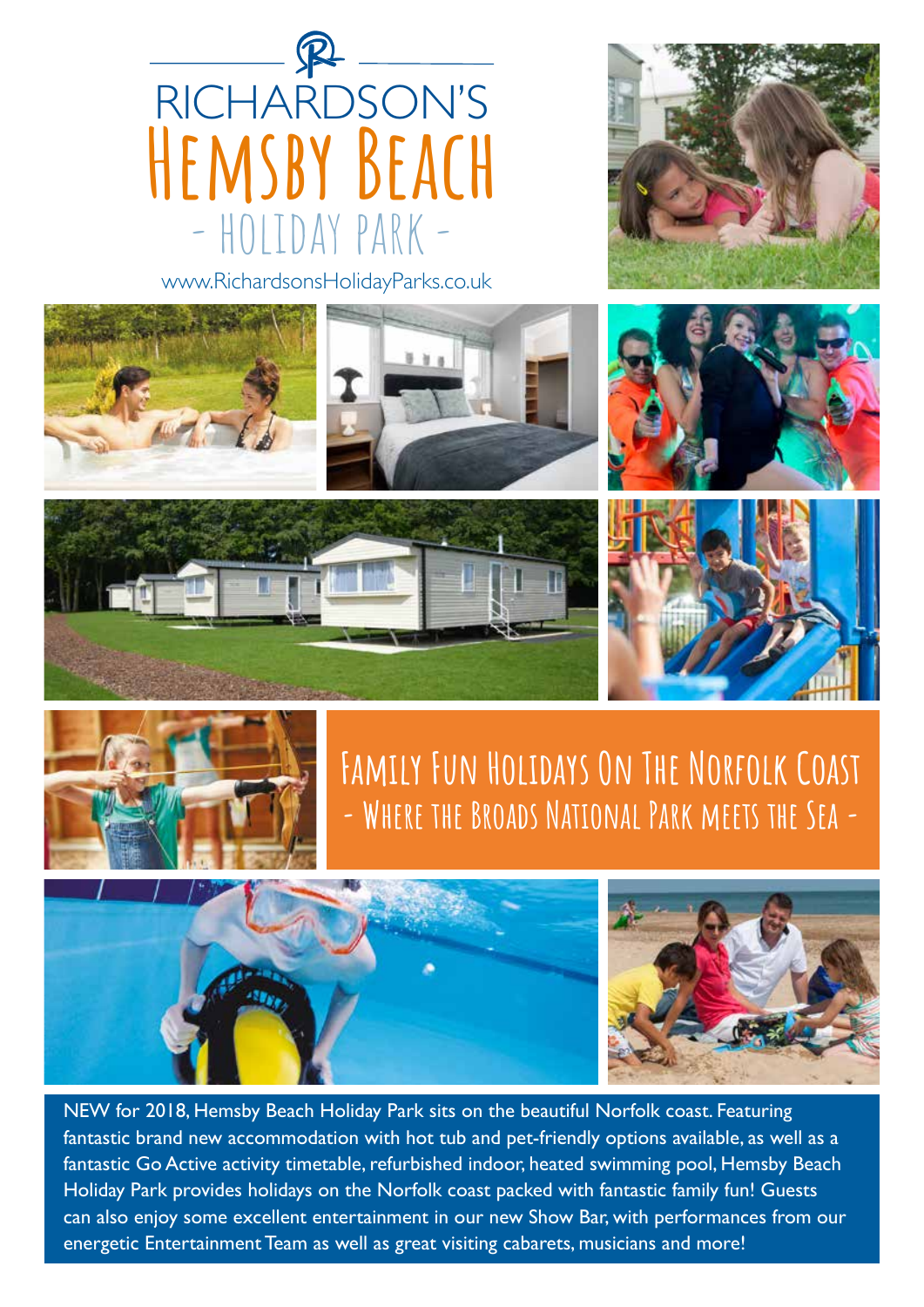# Welcome To **Hemsby beach Holiday Park**

#### Location

The beach at Hemsby offers golden sand, soft rolling dunes and sun bathing for all the family. The Beach Road at Hemsby where the park is located offers many arcades, gift shops, diners and fun family activities. This, along with everything on offer on site, means there is plenty to keep everyone amused!

#### What's Near By?

Hemsby is just 7 miles from the buzzing seaside resort of Great Yarmouth. If it's something more leisurely you're after then it's the Broads National Park, with history, heritage, shopping, gardens, walks and nature reserves plus you can even take to the water in one of our day boats!





#### **Facilities**

• Heated Indoor Swimming Pool • Entertainment Show Bar • The Yacht Club Bar\* • The Quarterdeck Restaurant\* • Body Zorbing\* • Archery\* • Sea Scooters\* • Soft Play Area • "Bowleasy" mini ten pin bowling\* • Darts • Pool Tables\* • Amusement Arcade\* • Glow Shop\* • Nightly Family Entertainment • The Ellie Club • Outdoor Play Area • Sports Courts • Bowls Green • Crazy Golf *Charge Applies*

### The Ellie Club

The Ellie Club is for 5-11 year olds (under 8's to be accompanied by an adult). The Ellie Club includes competitions such as colouring, alphabet hunts and giant noughts and crosses. Our mascots, Ellie the Elephant and Richie the cheeky Monkey will make regular appearances, so keep your eyes peeled for



them! Also, don't miss our competitions such as Fancy Dress and Junior Star Talent.

PECIAL OFFERS You can keep up to date with all our latest offers at *www.RichardsonsHolidayParks.co.uk*

www.RichardsonsHolidayParks.co.uk • 01493 809 902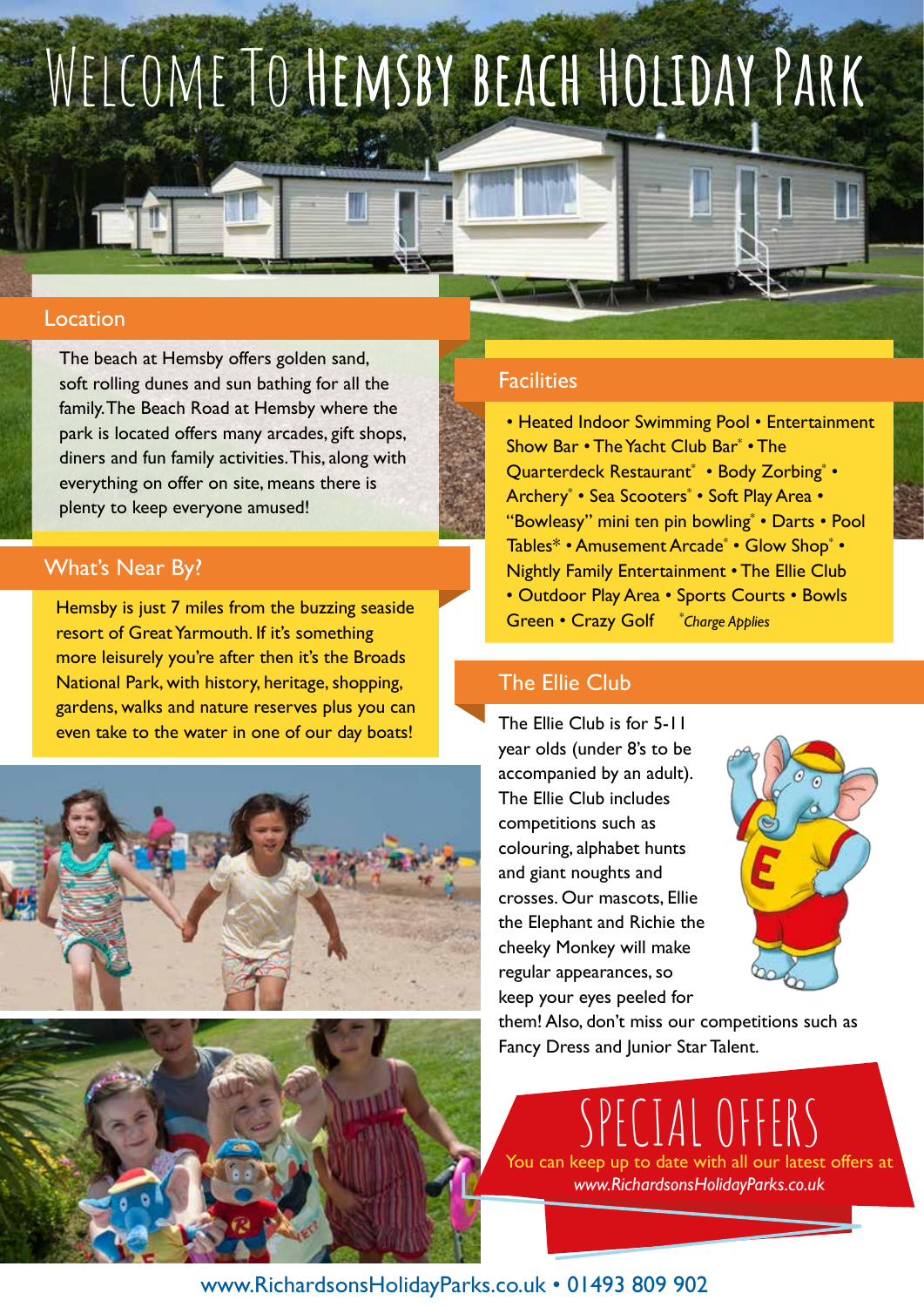## **NEW FOR 2018**

Hemsby Beach Holiday Park has undergone an intensive refurbishment over the Winter of 2017-18! We have merged with our sister site to create one super-park! With our fantastic NEW Show Bar, BRAND-NEW on-site Quarterdeck Restaurant and Yacht Club Bar, plus fully refurbished reception and swimming pool! We also have a fantastic new range of 'Gold' standard accommodation alongside brand-new Platinum Lodges with hot tubs! Plus, get stuck into our fantastic Go Active activities timetable, so you really can make the most out of your Hemsby Beach holiday!

## **Facilities**

#### The Quarterdeck Restaurant

#### Our fantastic, brandnew Quarterdeck Restaurant is your onestop spot for a great meal if you don't fancy cooking...breakfast, lunch or dinner, there's something all the family will enjoy!



*Photographs representative only. Actual food may vary.*

#### The Yacht Club Bar



A great place to spend an afternoon or socialise in the evening, our Yacht Club Bar is the perfect setting for relaxing with friends and family whilst enjoying some delicious fish & chips and a welldeserved pint!

#### The Show Bar

New to Hemsby Beach Holiday Park for 2018 is our fantastic Show Bar, offering plenty of space for everyone to enjoy our nightly evening entertainment. Featuring a large dance floor and plenty of seating this is a great place to spend an evening enjoying some live entertainment, or our brilliant Star Acts!



## **Accommodation**

Alongside our basic, comfortable chalets and Silver Plus 2 caravans are our NEW for 2018 range of 'Gold' standard accommodation with multiple sleeping options! Plus, for an extra special break, why not try our Platinum Lodges? We have pet friendly and hot tub options available!



*\*Subject to availability. Prices subject to change. Based on 3 night break in low season. Subject to T&C's*

## **Go Active**

For 2018, we are pleased to become a Go Active park and to be able to offer Go Active activities<sup>\*</sup> at Hemsby Beach Holiday Park! With a variety of activities available to get involved with, from Sea Scooters to Body Zorbing to Archery\*\*, there's sure to be something that takes your interest! Have fun and get active at the same time with these fantastic activities.

*\*Additional charges apply. \*\*Age restrictions apply on archery.* Plenty for all ages, abilities and interests, our Go Active breaks<sup>\*\*</sup> are packed full of fun! Why not give one a go?